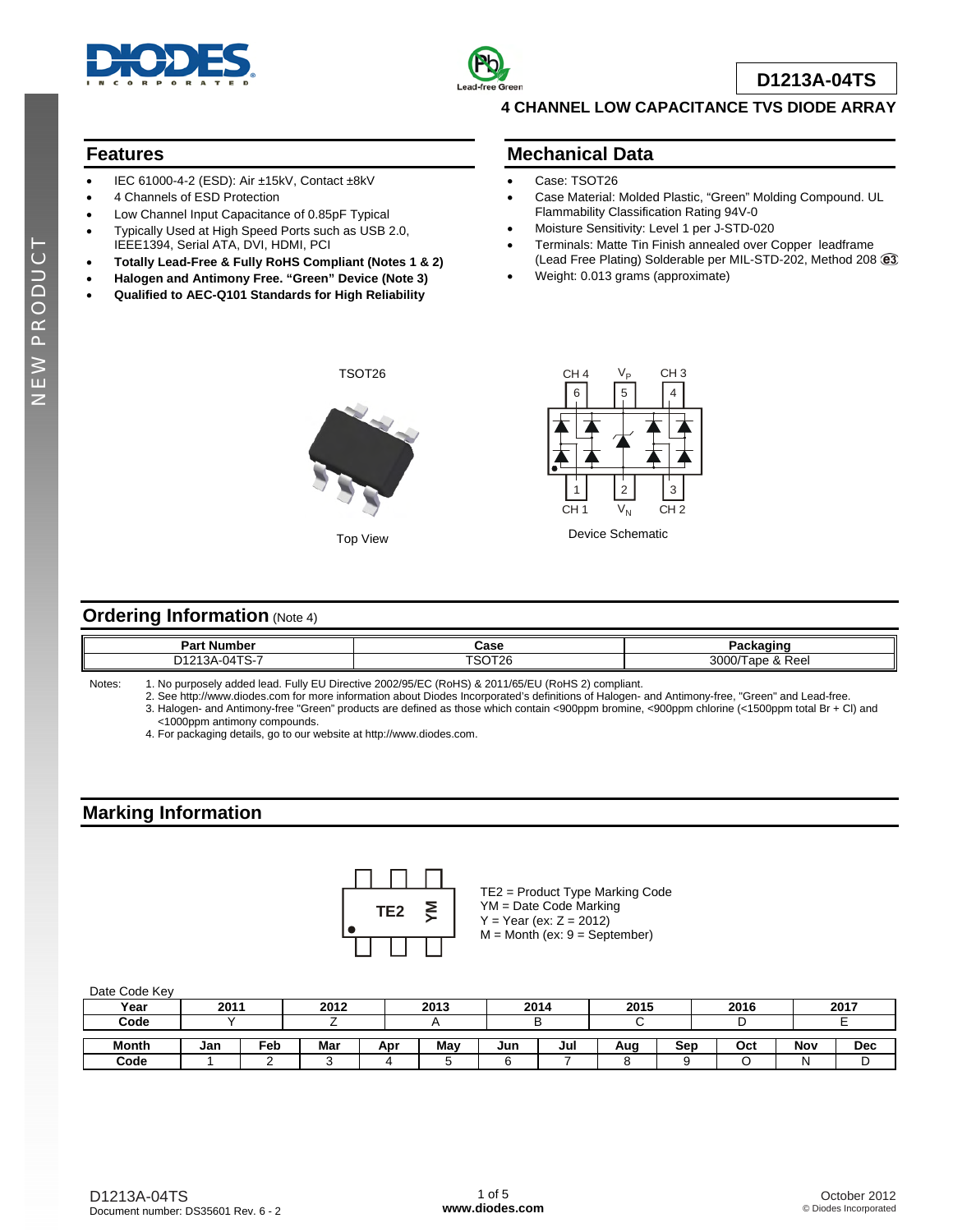

# **Maximum Ratings** (@TA = +25°C, unless otherwise specified.)

| <b>Characteristic</b>                     | Symbol          | Value                          | Unit | <b>Conditions</b>      |
|-------------------------------------------|-----------------|--------------------------------|------|------------------------|
| Operating Supply Voltage                  | $V_P$ - $V_N$   | 6.0                            |      |                        |
| DC Voltage at any Channel Input           |                 | $(V_N - 0.5)$ to $(V_P + 0.5)$ |      |                        |
| Peak Pulse Current                        | <b>IPP</b>      |                                |      | 8/20us, Per Figure 3   |
| <b>ESD Protection - Contact Discharge</b> | VESD Contact    | ±8                             | kV   | Standard IEC 61000-4-2 |
| ESD Protection - Air Discharge            | <b>VESD Air</b> | ±15                            | kV   | Standard IEC 61000-4-2 |

# **Thermal Characteristics**

| <b>Characteristic</b>                            | Svmbol    | Value           | Unit |
|--------------------------------------------------|-----------|-----------------|------|
| Power Dissipation (Note 5)                       |           | 300             | mW   |
| Thermal Resistance, Junction to Ambient (Note 5) | $R_{AJA}$ | 417             | °C/W |
| Operating and Storage Temperature Range          | J, ISTG   | $-65$ to $+150$ |      |

### **Electrical Characteristics** (@TA = +25°C, unless otherwise specified.)

|                                       |                  |      |                          | Max  | Unit | <b>Test Conditions</b>                                     |
|---------------------------------------|------------------|------|--------------------------|------|------|------------------------------------------------------------|
| Characteristic                        | Symbol           | Min  | Typ                      |      |      |                                                            |
| Operating Supply Voltage              | Vр               |      | 3.3                      | 5.5  | V    |                                                            |
| Operating Supply Current (Note 6)     | IP.              |      | $\blacksquare$           | 8.0  | μA   | $(V_P - V_N) = 3.3V$                                       |
| Channel Leakage Current (Note 6)      | lR.              |      | 0.1                      | 1.0  | μA   | $V_P = 5V$ , $V_N = 0V$                                    |
| Reverse breakdown voltage             | Vbr.             | 6.0  | $\overline{\phantom{0}}$ |      | V    | $I_R = 1mA$                                                |
| Clamping Voltage, Positive Transients | $V_{CL1}$        |      | 10.0                     |      | V    | $I_{PP} = 1A$ (Note 7)                                     |
| Clamping Voltage, Negative Transients | VCL2             |      | $-1.7$                   |      | V    | $I_{PP} = -1A$ (Note 7)                                    |
| Forward Voltage for Top Diode         | $V_{FD1}$        | 0.60 | 0.80                     | 0.95 | V    | $I_F = 8mA$ , any channel to $V_P$                         |
| Forward Voltage for Bottom Diode      | V <sub>FD2</sub> | 0.60 | 0.80                     | 0.95 | V    | $I_F = 8mA$ , $V_N$ to and channel                         |
| Dynamic Resistance                    | R <sub>DYN</sub> |      | 0.9                      |      | Ω    | $I_{PP} = 1A$ (Note 7)                                     |
| Channel Input Capacitance             | $C_{\text{T}}$   |      | 0.85                     | 1.2  | pF   | $V_{IN}$ = 1.65V, $V_P$ = 3.3V,<br>$V_N = 0V$ , $f = 1MHz$ |

Notes: 5. Device mounted on FR-4 PCB pad layout (2oz copper) as shown on Diodes, Inc. suggested pad layout AP02001, which can be found on our website at [http://www.diodes.com.](http://www.diodes.com) 

6. Short duration pulse test used to minimize self-heating effect.

7. Clamping voltage value is based on an 8x20us peak pulse current (I<sub>pp</sub>) waveform.

8. Measured from any channel to V<sub>N.</sub>

9. Measured from VP to VN.

10. For information on the impact of Diodes' USB 2.0 compatible ESD protectors on signal integrity including eye diagram plots, please refer to AN77 at the following URL: [http://www.diodes.com/destools/appnote\\_dnote.html.](http://www.diodes.com/destools/appnote_dnote.html)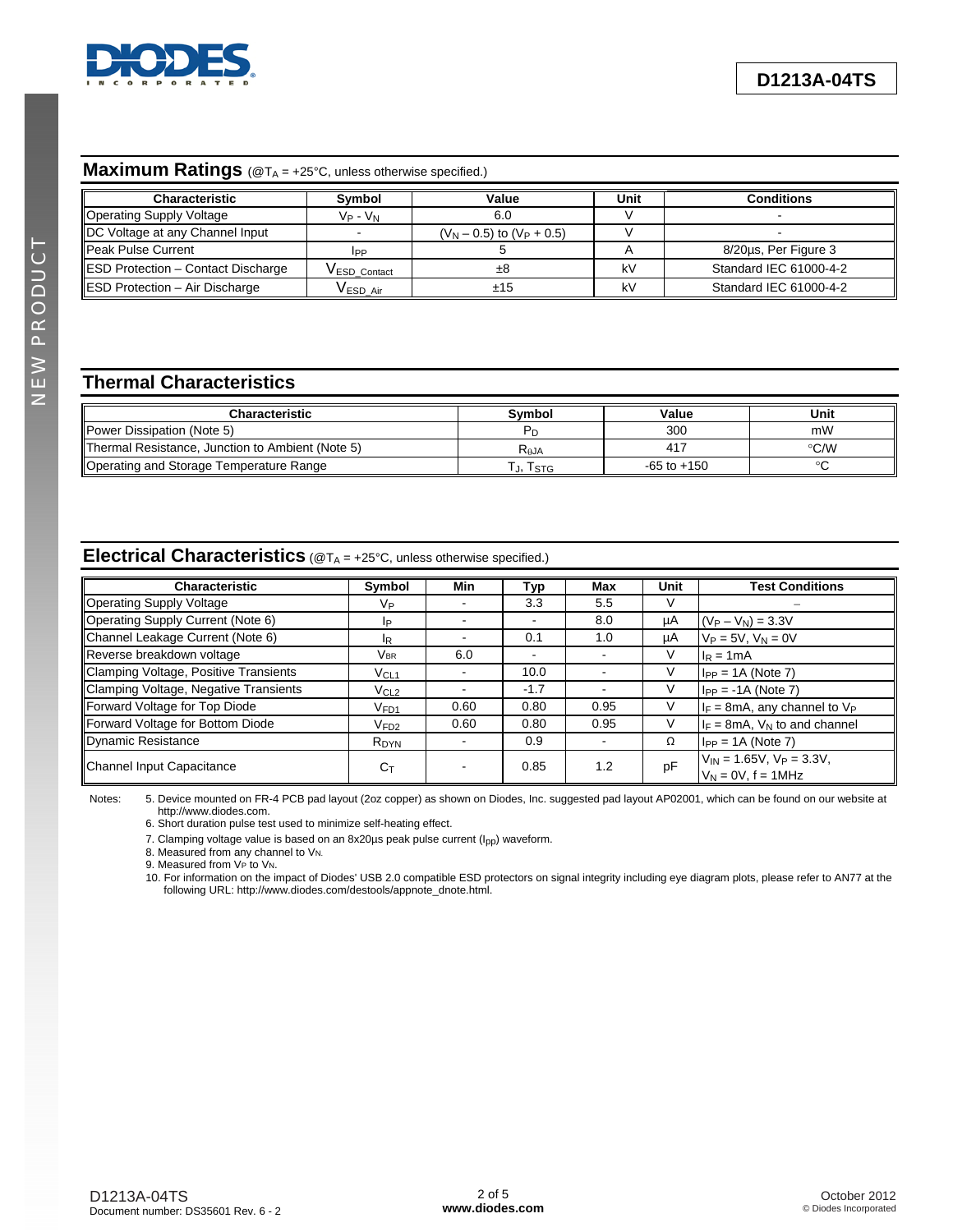

NEW PRODUCT NEW PRODUCT



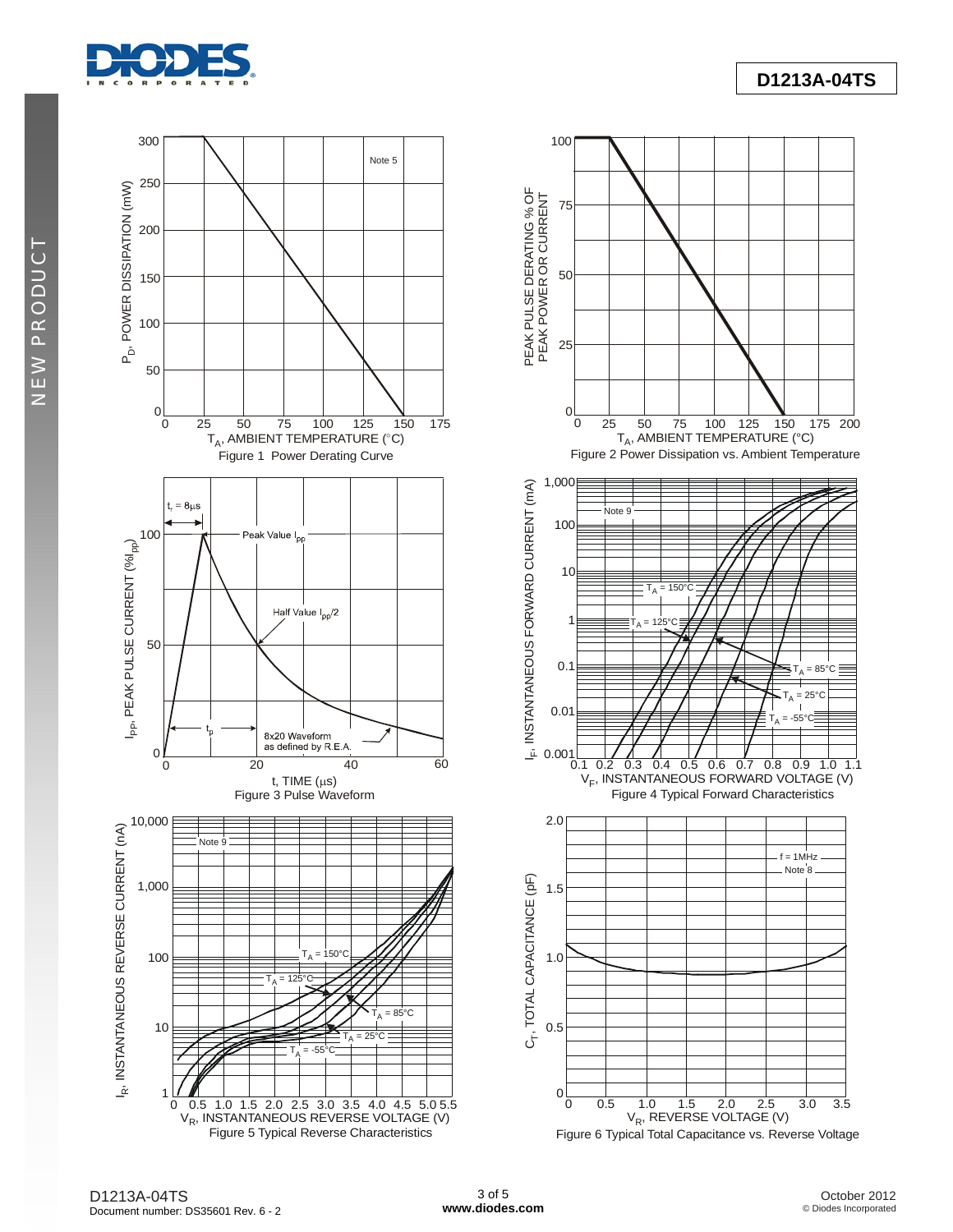

# **Package Outline Dimensions**

Please see AP02002 at [http://www.diodes.com/datasheets/ap02002.pdf fo](http://www.diodes.com/datasheets/ap02002.pdf)r latest version.



| <b>TSOT26</b>       |      |              |      |  |  |  |  |
|---------------------|------|--------------|------|--|--|--|--|
| Dim                 | Min  | Max          | Тур  |  |  |  |  |
| А                   |      | 1.00         |      |  |  |  |  |
| A <sub>1</sub>      | 0.01 | 0.10         |      |  |  |  |  |
| Α2                  | 0.84 | 0.90         |      |  |  |  |  |
| D                   |      |              | 2.90 |  |  |  |  |
| Е                   |      |              | 2.80 |  |  |  |  |
| E1                  |      |              | 1.60 |  |  |  |  |
| b                   | 0.30 | 0.45         |      |  |  |  |  |
| C                   | 0.12 | 0.20         |      |  |  |  |  |
| e                   |      |              | 0.95 |  |  |  |  |
| е1                  |      |              | 1.90 |  |  |  |  |
| L                   | 0.30 | 0.50         |      |  |  |  |  |
| L <sub>2</sub>      |      |              | 0.25 |  |  |  |  |
| θ                   | 0°   | $8^{\circ}$  | 4°   |  |  |  |  |
| θ1                  | 4°   | $12^{\circ}$ |      |  |  |  |  |
| A<br>Di<br>nensions |      |              |      |  |  |  |  |

# **Suggested Pad Layout**

Please see AP02001 at [http://www.diodes.com/datasheets/ap02001.pdf fo](http://www.diodes.com/datasheets/ap02001.pdf)r the latest version.



| <b>Dimensions</b> | Value (in mm) |
|-------------------|---------------|
|                   | 0.950         |
|                   | 0.700         |
|                   | 1.000         |
|                   | 3.199         |